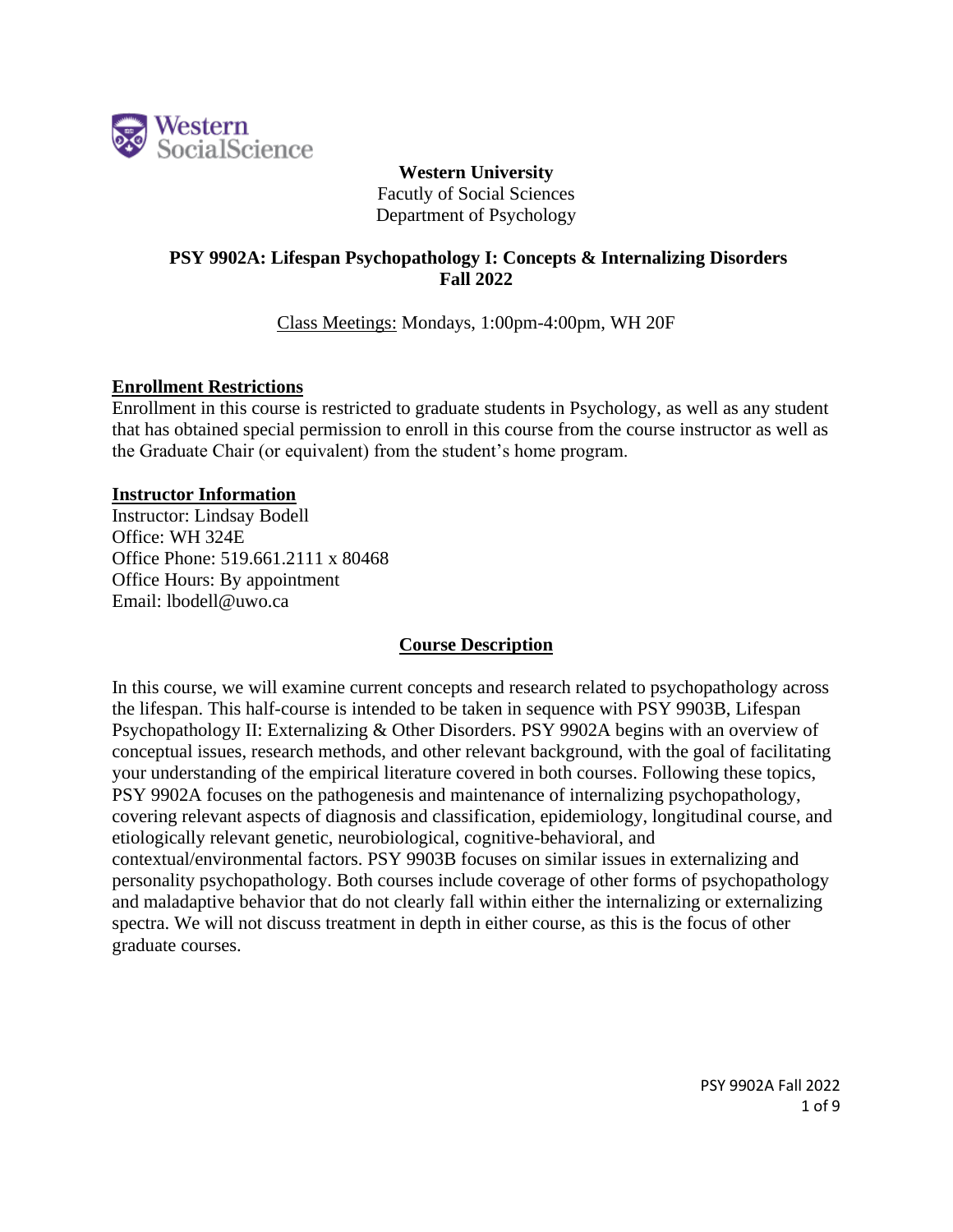# **Course Format**

This is an in-person course (face-to-face).

For both courses in this sequence, class meetings will primarily consist of lectures designed to provide a broad overview of the topic for that class, although we also expect students to bring questions and comments for group discussion (see Course Requirements, below). The required readings, listed below, should be read prior to the relevant class meeting. These have been chosen to provide information on selected topics of particular importance and to illustrate current approaches and methods in psychopathology research.

# **Course Learning Outcomes/Objectives**

PSY 9902A and 9902B share the same primary course goals. We aim to 1) stimulate critical thinking about research in psychopathology, developing your ability to evaluate the evidence and conclusions drawn from psychological research; 2) familiarize you with the DSM-5 diagnostic criteria for major psychological disorders, including strengths and limitations of this classification system; 3) introduce you to alternative, influential approaches to classificiation (e.g., RDoC system); 4) aquaint you with biopsychosocial models of psychopathology, focusing on the interplay of various factors (e.g., genetics, cognitivie processes, family environment) in the development and maintenance of psychological disorders; 5) provide an understanding of associations between demographic and cultural factors with psychopathology and related outcomes; and 6) strengthen your professional writing and communication skills.

Upon completion of this course, students should be able to:

- 1. Think critically about research in psychopathology.
- 2. Discuss the DSM-5 diagnostic criteria for major psychological disorders.
- 3. Describe biopsychosocial models of psychopathology.
- 4. Discuss associations between demographic and cultural factors with psychopathology and related outcomes.

If you are interested in keeping abreast of current developments in psychopathology, we strongly recommend subscribing to e-mail issue alerts for top journals in psychopathology, including *American Journal of Psychiatry*, *JAMA-Psychiatry*, *Journal of Clinical Science and Psychopathology (formerly Journal of Abnormal Psychology)*, and *Development and Psychopathology*. Specialty journals devoted to a specific research area (e.g., depression; personality pathology) also have e-mail alerts; you may wish to subscribe to those relevant to your specific interests.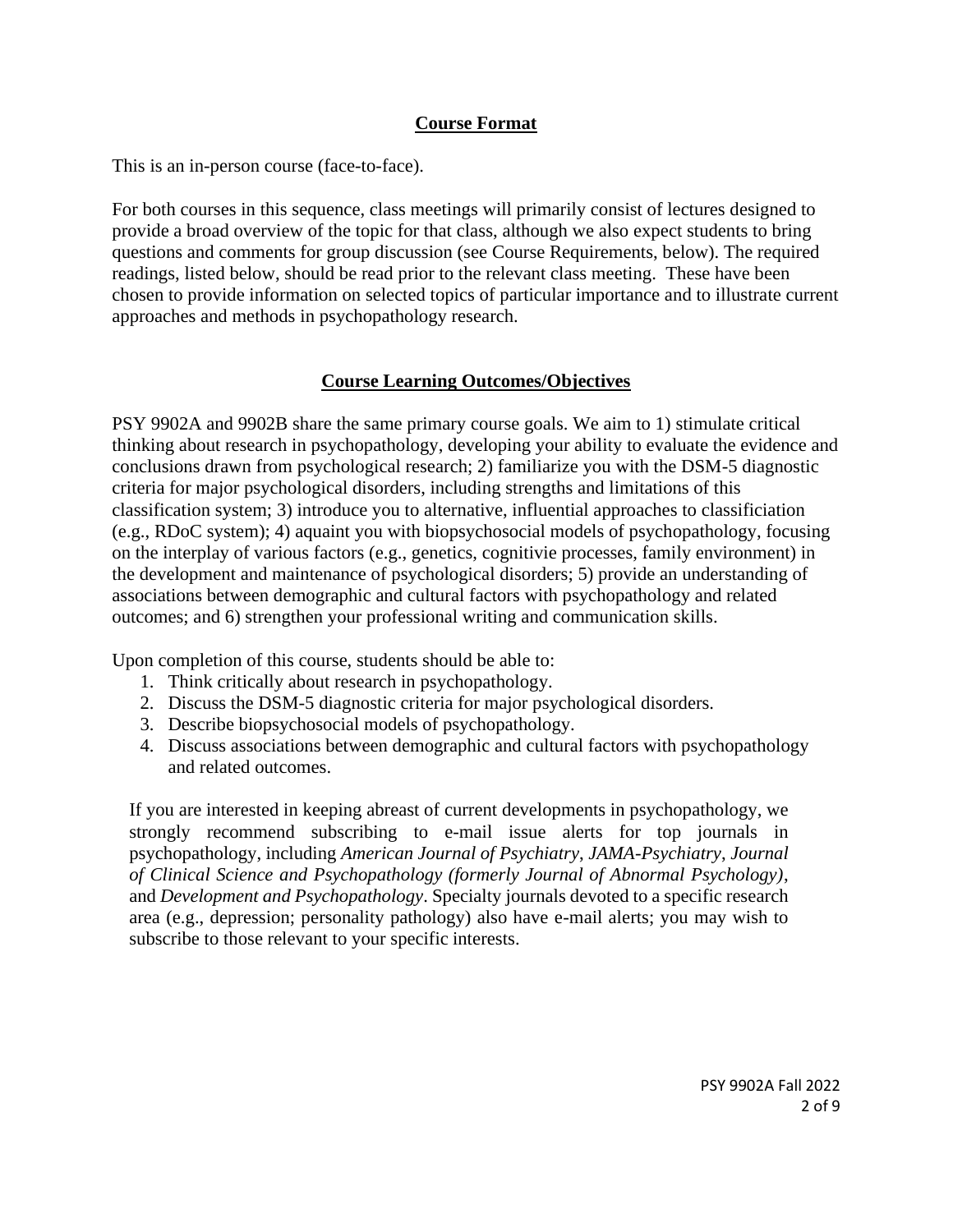## **Course Materials**

### Required Readings:

- Assigned articles (listed below). You will be able to access all assigned readings through the course website on OWL. These articles are intended to provide additional information on selected topics and to illustrate research methods in clinical psychology.
- American Psychiatric Association (2013). *Diagnostic and Statistical Manual of Mental Disorders (5th ed.): DSM-5*. Arlington, VA: American Psychiatric Association. Please familiarize yourself with the relevant DSM-5 content for the disorders discussed in lectures (e.g., for the Oct. 24th meeting, review the section of DSM-5 covering anxiety disorders).

# **Methods of Evaluation**

Exams (70% of final grade): Class requirements include two in-class exams consisting of short answer and/or essay questions covering material from both the lectures and readings. These will be the primary basis for your grade, with each exam score constituting 35% of your overall grade for the course. The exams are cumulative in the sense that you will need to apply the conceptual material covered at the beginning of the course to the content discussed following the first exam.

Class Participation (20% of final grade): During a class meeting, you will briefly (i.e., <20 min.) present one of the articles from the syllabus (10%). Your presentation should be informal (no PowerPoint needed) and is intended to guide and stimulate an in-class discussion. Additionally, students are expected to participate actively in class discussions in order to facilitate the learning process for themselves and their peers, so be prepared to ask questions and present arguments based on the assigned readings each week (10%).

Thought Questions (10% of final grade): You should prepare one short question based on the assigned readings from each week. These questions should address some conceptual issue from the reading material(s) or other resources, rather than seeking clarification of factual information.

| <b>Assignment</b>          | Date of Evaluation (if known) | Weighting |
|----------------------------|-------------------------------|-----------|
| <b>Thought Questions</b>   | Ongoing                       | 10%       |
| <b>Class Participation</b> | Ongoing                       | 10%       |
| <b>Class Presentation</b>  | TRD                           | 10%       |
| Midterm Exam               | Monday, October 17, 2022      | 35%       |
| Final Exam                 | Monday, December 5th, 2022    | 35%       |
| <b>Total</b>               |                               | 100%      |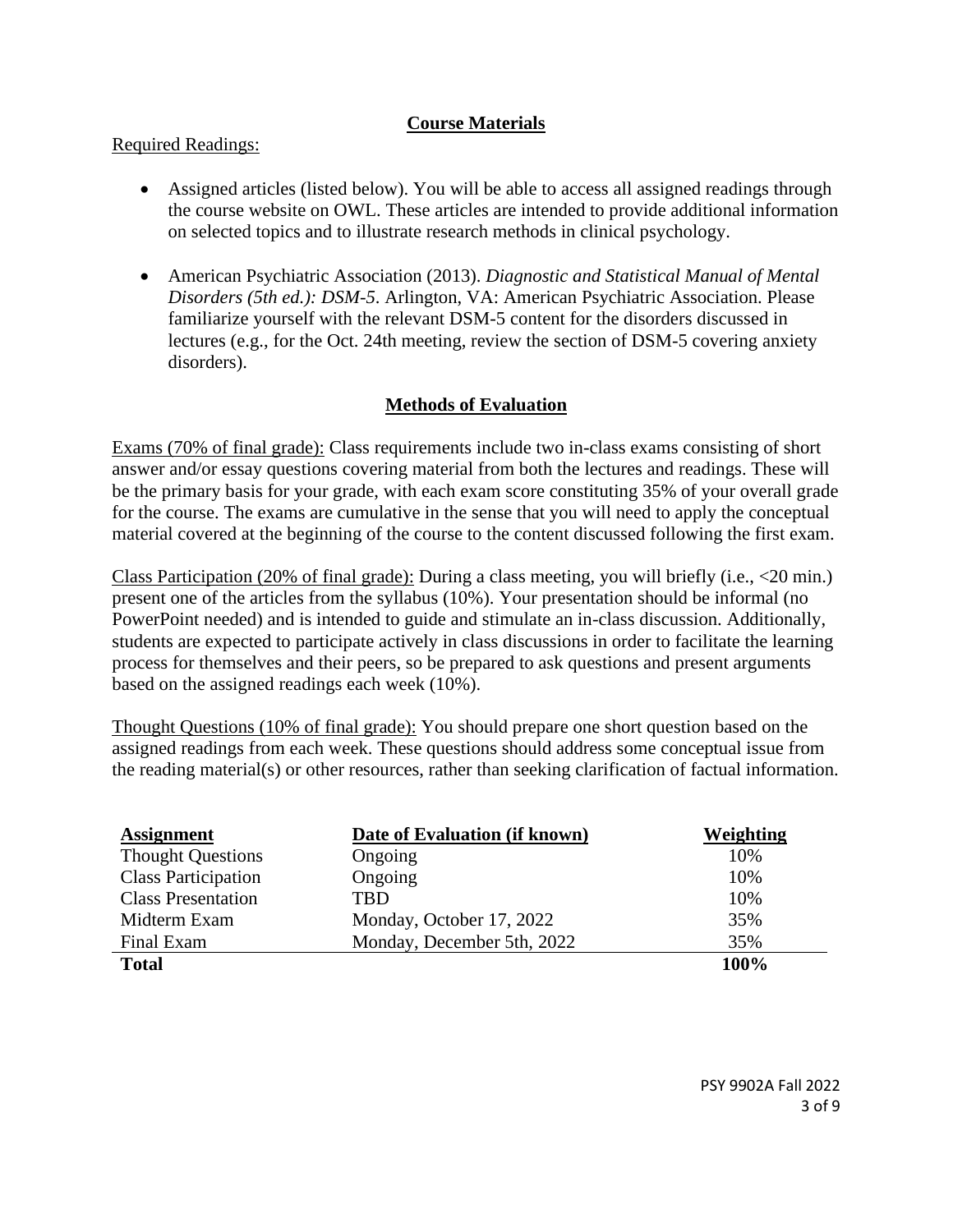### **Course Timeline**

This schedule is subject to change; students are responsible for being aware of any changes announced in class. *Note that the schedule for the readings is not always identical to the topic schedule*; this was done to make the reading assignments manageable.

| Week           | Date              | <b>Topic</b>                                                           |
|----------------|-------------------|------------------------------------------------------------------------|
|                | Sept 12           | Course overview; Defining psychopathology                              |
| 2              | Sept 19           | Conceptual models of psychopathology & risk                            |
| 3              | Sept 26           | Diagnosis & classification; Prevalence                                 |
| $\overline{4}$ | Oct 3             | Methods in psychopathology research                                    |
| 5              | Oct 10            | Thanksgiving Holiday (No Class)                                        |
| 6              | Oct 17            | <b>Midterm Exam</b>                                                    |
| $\tau$         | Oct 24            | Internalizing psychopathology: Anxiety                                 |
| 8              | Oct 31            | Fall Reading Week (No Class)                                           |
| 9              | Nov <sub>7</sub>  | Internalizing psychopathology: PTSD and other trauma-related disorders |
| 10             | Nov $14$          | Internalizing psychopathology: Depression                              |
| 11             | Nov $21$          | Internalizing psychopathology: Depression cont. and related conditions |
| 12             | Nov <sub>28</sub> | Suicidality                                                            |
| 13             | Dec 5             | <b>Final Exam</b>                                                      |

## *(9/12) Defining Psychopathology*

Lilienfeld, S.O. (2012). Public skepticism of psychology: Why many people perceive the study of human behavior as unscientific. *American Psychologist*, 67, 111-129.

Rosenhan, D. L. (1973). On being sane in insane places. *Science*, 179(4070), 250-258.

Spitzer, R. L. (1975). On pseudoscience in science, logic in remission, and psychiatric diagnosis: A critique of Rosenhan's" On being sane in insane places". *Journal of Abnormal Psychology*, 84, 442-452.

### *(9/19) Conceptual models of psychopathology and risk*

Hayden, E.P., & Durbin, C.E. (2018). Developmental Psychopathology. Invited chapter in T. Ollendick, S.W. White, & B.A. White (Eds.), *Oxford Handbook of Clinical Child and Adolescent Psychology* (pp.31-41). New York, New York: Oxford University Press.

Lahey, B. B., Van Hulle, C. A., Singh, A. L., Waldman, I. D., & Rathouz, P. J. (2011). Higher-order genetic and environmental structure of prevalent forms of child and adolescent psychopathology. *Archives of General Psychiatry, 68*, 181-189.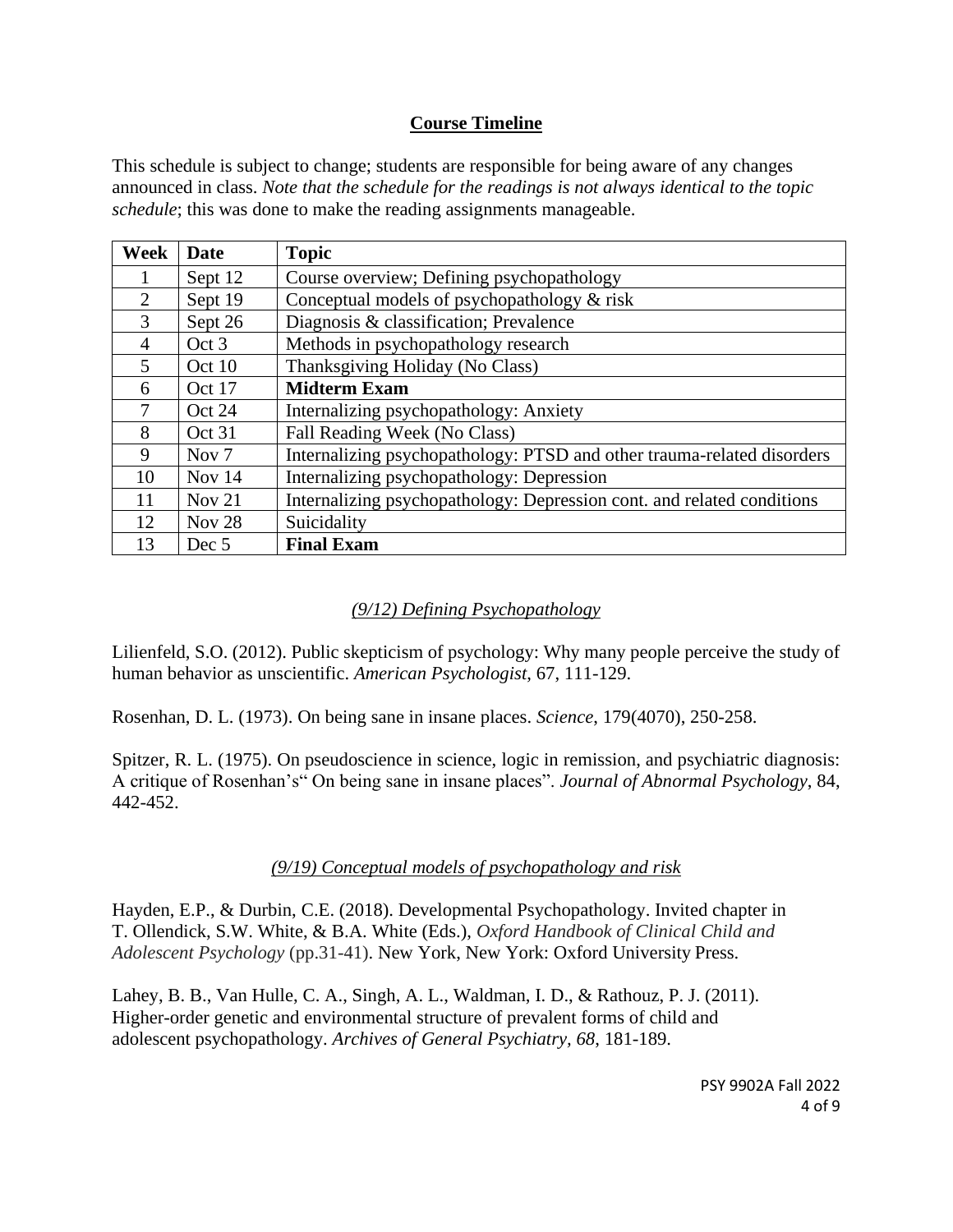Rutter, M. Kim-Cohen, J., & Maughan, B. (2006). Continuities and discontinuities in psychopathology between childhood and adult life. *Journal of Child Psychology and Psychiatry, 47,* 276-295.

Turkheimer, E. (1998). Heritability and biological explanation. *Psychological Review, 105*, 782-791.

#### *(9/26) Diagnosis & Classification; Prevalence*

Clark, L.A., Cuthbert, B., Lewis-Fernandez, Narrow, W.E., & Reed, G.M (2017). Three approaches to understanding and classifying mental disorders: ICD-11, DSM-5, and the National Institute of Mental Health's Research Domain Criteria (RDoC). *Psychological Science*, 18(2), 72- 145.

Costello, E.J., Mustillo, S., Erkanli, A., Keeler, G., & Angold, A. (2003). Prevalence and development of psychiatric disorders in childhood and adolescence. *Archives of General Psychiatry, 60,* 837-844.

Feighner, J.P., Robins, E., Guze, S.B., Woodruff, R.A., Winokur, G., Muniz, R. (1972). Diagnostic criteria for use in psychiatry research. *Archives of General Psychiatry, 26,* 57- 63.

Kessler, R.C., Berglund, P., Demler, O., Jin, R., Merikangas, K.R., & Walters, E. E. (2005). Lifetime prevalence and age-of-onset distributions of DSM-IV disorders in the National Comorbidity Survey Replication. *Archives of General Psychiatry, 62*, 593- 602.

#### *(10/3) Methods in Psychopathology Research*

Bullock, J. G., Green, D. P., & Ha, S. E. (2010). Yes, but what's the mechanism? (don't expect an easy answer). *Journal of Personality and Social Psychology, 98,* 550-558.

Costello, E.J., Compton, S.N., Keeler, G., & Angold, A. (2003). Relationships between poverty and psychopathology: A natural experiment. *Journal of the American Medical Association, 290,* 2023-2029.

Gottesman, I.I. & Gould, T.D. (2003). The endophenoptype concept in psychiatry: Etymology and strategic intentions. *American Journal of Psychiatry, 160*, 636-645.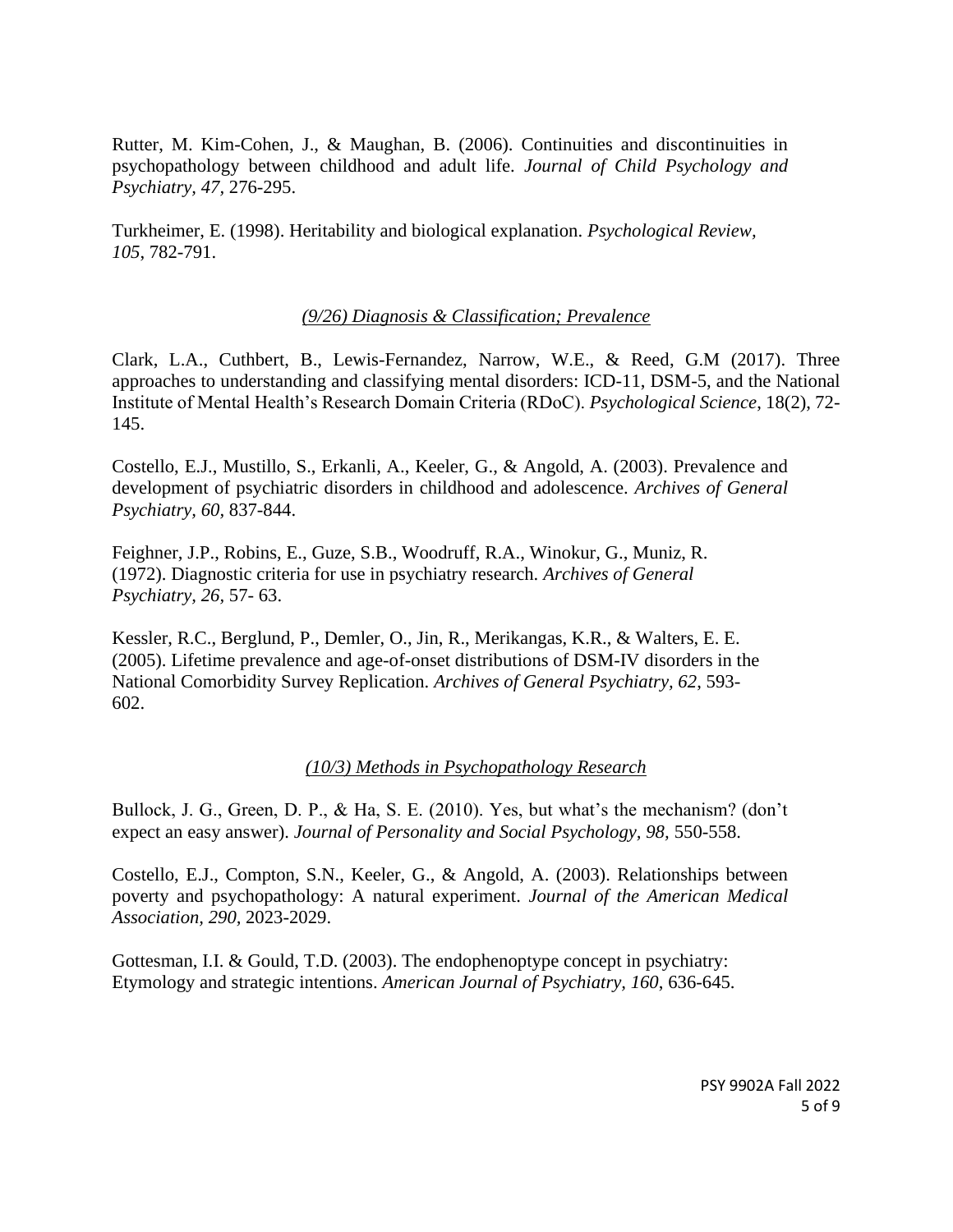Stanton, K., McDonnell, C.G., Hayden E. P., & Watson, D. (2020). Transdiagnostic approaches to psychopathology measurement: recommendations for measure selection, data analysis, and participant recruitment. *Journal of Abnormal Psychology, 129*, 21-28*.*

Westfall, J., & Yarkoni, T. (2016). Statistically controlling for confounding constructs is harder than you think. *PloS one, 11,* e0152719.

*(10/10) Thanksgiving holiday; no class meeting*

# *(10/17) Midterm exam to be completed during class time*

### *(10/24) Internalizing psychopathology: Anxiety*

Behar E., DiMarco, I., Hekler, E., Mohlman, J., Staples, A. (2009). Current theoretical models of generalized anxiety disorder (GAD): conceptual review and treatment implications. *Journal of Anxiety Disorders*, 23, 1011-1023.

Lewis-Fernandez, R., et al., (2010). Culture and the anxiety disorders: recommendations for DSM-V. *Depression and Anxiety*, 27, 212-229.

Mineka, S., & Zinbarg, R. (2006). A contemporary learning theory perspective on the etiology of anxiety disorders: It's not what you thought it was. *American Psychologist, 61*, 10- 26.

Moore, P.S., Whaley, S.E., & Sigman, M. (2004). Interactions between mothers and children: Impacts of maternal and child anxiety. *Journal of Abnormal Psychology, 113,*  471- 476.

# *(10/31) Fall reading week; no class meeting*

### *(11/7) Internalizing psychopathology: Trauma and other-related disorders*

Abramowitz, J., Khandker, M., Nelson, C.A., Deacon, B.J., & Rygwall, R. (2006). The role of cognitive factors in the pathogenesis of obsessive-compulsive symptoms: a prospective study. *Behaviour Research and Therapy*, 44, 1361-1374.

Copeland, W.E., Keeler, G., Angold, A., Costello, E.J. (2007). Traumatic events and posttraumatic stress in childhood. *Archives of General Psychiatry, 64,* 577-584.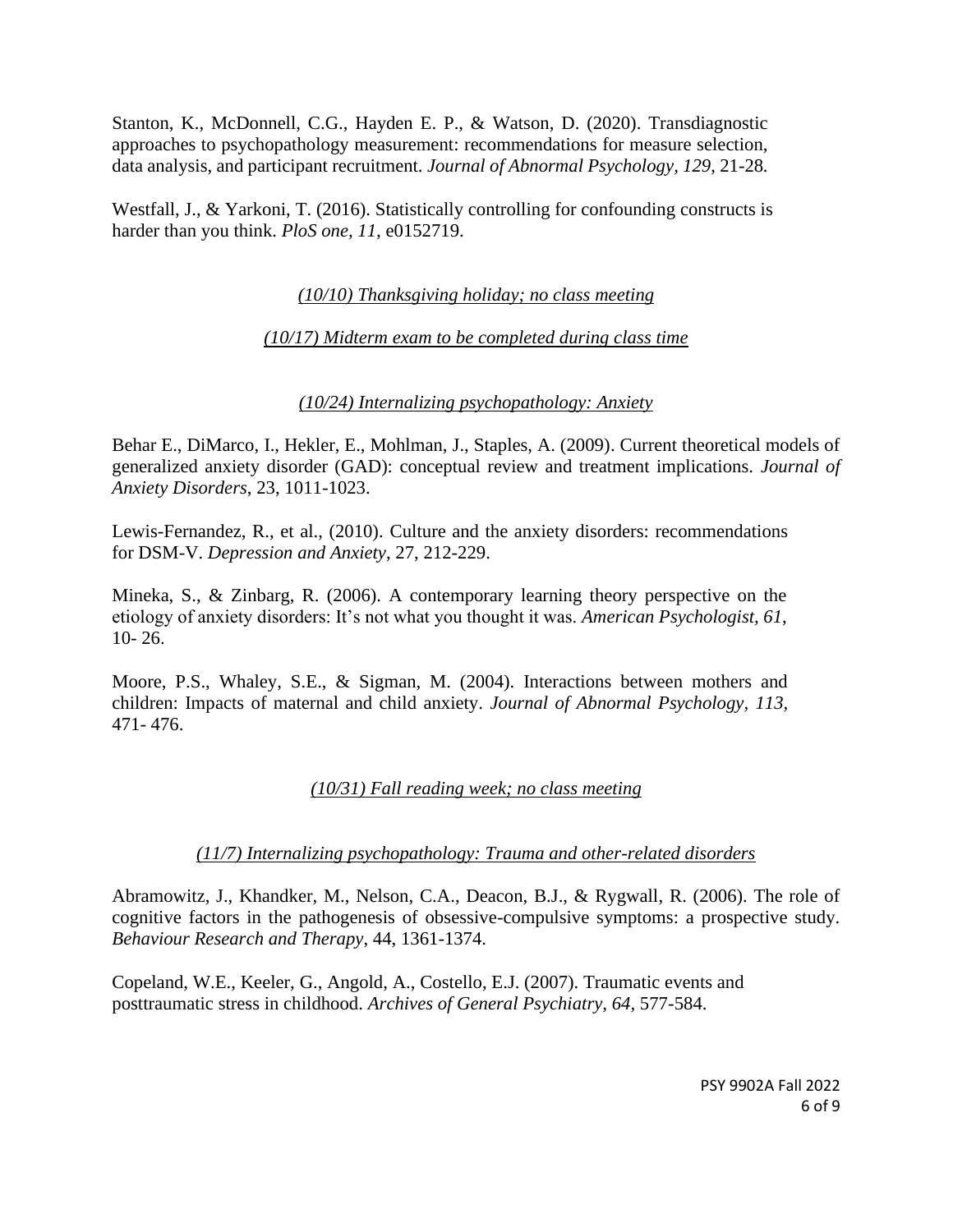Elwood, L.S., Hahn, K.S., Olatunji, B.O., & Williams, N. L. (2009). Cognitive vulnerabilities to the development of PTSD: A review of four vulnerabilities and the proposal of an integrative vulnerability model. *Clinical Psychology Review*, 29(1), 87-100.

Roberts, A. L., Gilman, S. E., Breslau, J., Breslau, N., & Koenen, K.C. (2011). Race/ethnic differences in exposure to traumatic events, development of post-traumatic stress disorder, and treatment-seeking for post-traumatic stress disorder in the United States. *Psychological Medicine*, 41, 71–83.

### *(11/14) Internalizing psychopathology: Depression*

Hyde, J. S., Mezulis, A. H., & Abramson, L. Y. (2008). The ABCs of depression: integrating affective, biological, and cognitive models to explain the emergence of the gender difference in depression. *Psychological Review*,115(2), 291.

Kujawa, A., Arfer, K. B., Finsaas, M. C., Kessel, E. M., Mumper, E., & Klein, D. N. (2020). Effects of Maternal Depression and Mother–Child Relationship Quality in Early Childhood on Neural Reactivity to Rejection and Peer Stress in Adolescence: A 9-Year Longitudinal Study. *Clinical Psychological Science*, *8*, 657–672.

Luby, J.L., Xuemei, S., Belden, A.C., Tandon, M., & Spitznagel, E. (2009). Preschool depression: Homotypic continuity and course over 24 months. *Archives of General Psychiatry, 66,* 897-905.

Liu, P., Vandermeer, M. R. J., Joanisse, M. F., Barch, D. M., Dozois, D.J.A, & Hayden, E. P. (2020). Neural activity during self-referential processing in children at high risk for depression. *Biological Psychiatry: Cognitive Neuroscience and Neuroimaging, 5*, 429- 437. doi: 10.1016/j.bpsc.2019.12.012.

Stewart, S.M., Kennard, B.D., Lee, P.W.H., Hughes, C.W., Mayes, T.L., Emslie, G.J., & Lewinsohn, P.M. (2004). A cross-cultural investigation of cognitions and depressive symptoms in adolescents. *Journal of Abnormal Psychology, 113,* 248-257.

### *(11/21) Internalizing psychopathology: Depression cont'd & related conditions*

Carlson, G.A., & Meyer, S.E. (2006). Phenomenology and diagnosis of bipolar disorder in children, adolescents, and adults: Complexities and developmental issues. *Development and Psychopathology, 18*, 939-969.

Cicero, D.C., Epler, A.J., & Sher, K.J. (2009). Are there developmentally limited forms of bipolar disorder? *Journal of Abnormal Psychology, 118,* 431-447.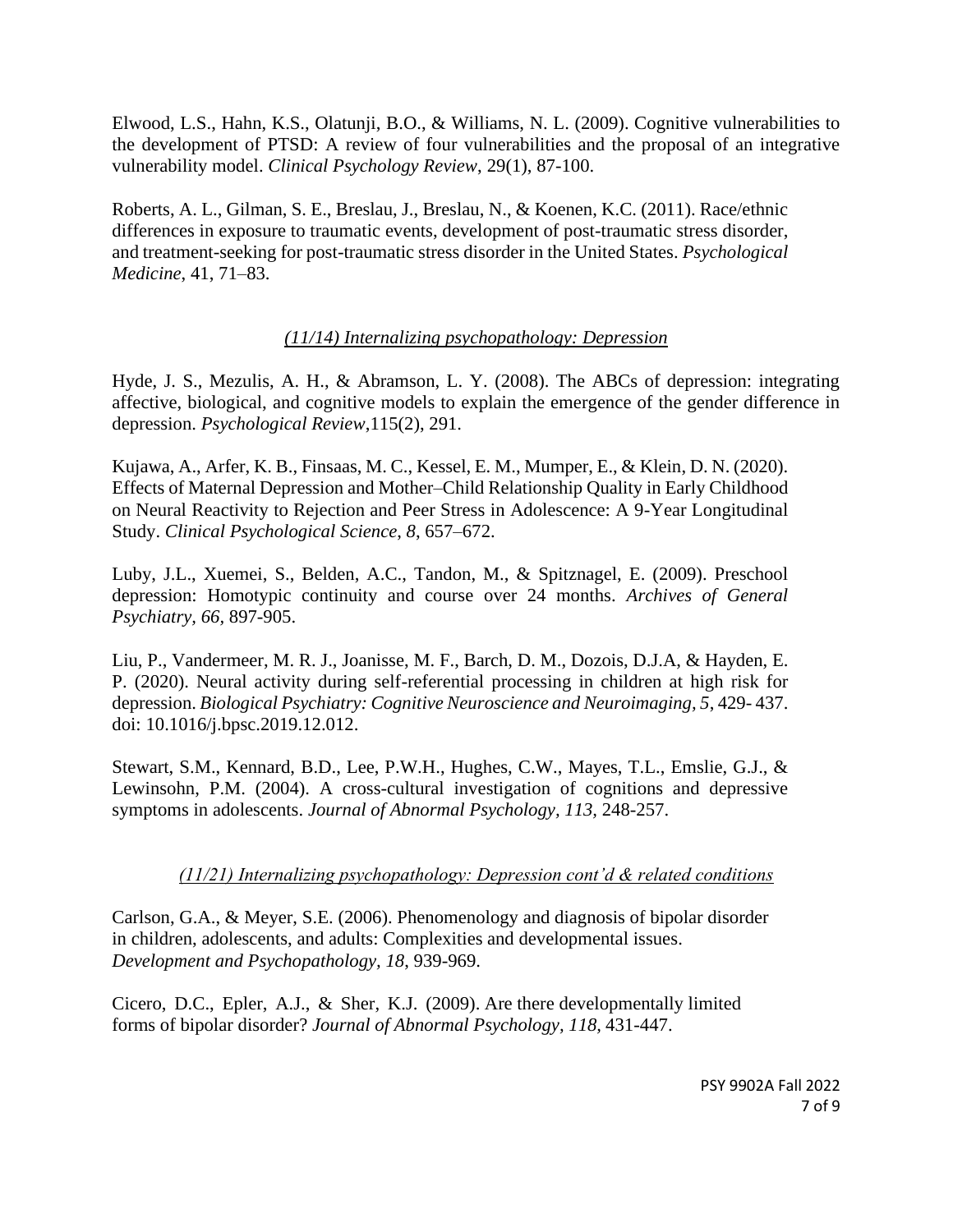Gershon, A., Thompson, W., Eidelman, P., McGlinchey, E., Kaplan, K., Harvey, A. (2012). Restless pillow, ruffled mind: sleep and affect coupling in interepisode bipolar disorder. *Journal of Abnormal Psycholog*y, 121(4), 863-873.

Mansell, W., & Pedley, R. (2007). The ascent into mania: A review of psychological processes associated with the development of manic symptoms. *Clinical Psychology Review*, *28*, 494-520.

#### *(11/28) Suicidality*

Chu, C., Buchman-Schmitt, J. M., Stanley, I. H., Hom, M. A., Tucker, R. P., Hagan, C. R.,…Joiner, T. E., Jr. (2017). The interpersonal theory of suicide: A systematic review and meta-analysis of a decade of cross-national research. *Psychological Bulletin, 143*(12), 1313- 1345.

Kleinman, E.M., Turner, B.J., Fedor, S., Beale, E.E., & Huffman, J.C. (2017). Examination of real-time fluctuations in suicidal ideation and its risk factors: results from two ecological momentary assessment studies. *Journal of Abnormal Psychology, 126*(6), 726-738.